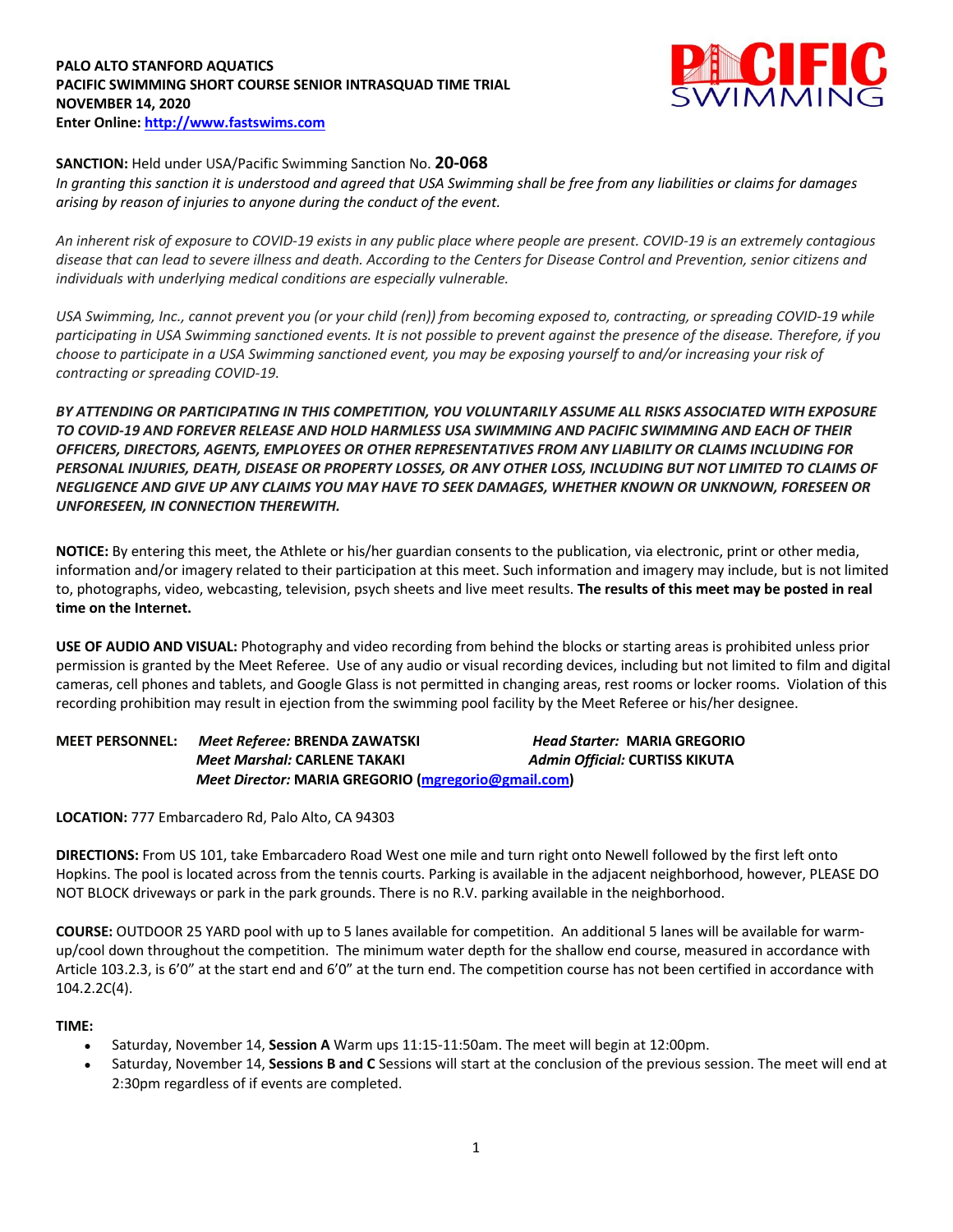**RULES: •** Current USA and Pacific Swimming rules and warm-up procedures will govern the meet. A copy of these procedures will be posted at the Clerk-of-Course and emailed out in advance.

• All applicable adults participating in or associated with this meet, acknowledge that they are subject to the provisions of the USA Swimming Minor Athlete Abuse Prevention Policy ("MAAPP"), and that they understand that compliance with the MAAPP policy is a condition of participation in the conduct of this competition.

- All events are timed finals.
- All events will swim fast to slow.

• Athletes may compete in **1** event per session for a total of 3 swims for the meet. Athletes may ONLY compete in 3 events as time permits.

• Entries will be accepted until the number of splashes exceeds the estimated timeline, per the "Four-Hour Rule," based on the Athletes age and gender, or the number of entered athletes meets the maximum capacity as determined by local health guidelines.

**•** If local conditions warrant it the Meet Referee, with the concurrence of the Meet Director, may require a mandatory scratch down. Immediate cash refunds will be made for any mandatory scratches.

• **All Coaches and Officials must wear their USA Swimming membership cards in a visible manner.** 

**UNACCOMPANIED ATHLETES:** Any USA Swimming Athlete-Member competing at the meet must be accompanied by a USA Swimming Member-Coach for the purposes of Athlete supervision during warm-up, competition and warm-down. If a Coach-Member of the Athlete's USA Swimming Club does not attend the meet to serve in said supervisory capacity, it is the responsibility of the Athlete or the Athlete's legal guardian to arrange for supervision by a USA Swimming Member-Coach. The Meet Director or Meet Referee may assist the Athlete in making arrangements for such supervision; however, it is recommended that such arrangements be made in advance of the meet by the Athlete's USA Swimming Club Member-Coach.

**RACING STARTS:** Athletes must be certified by a USA Swimming member-coach as being proficient in performing a racing start or must start the race in the water. It is the responsibility of the Athlete or the Athlete's legal guardian to ensure compliance with this requirement.

**RESTRICTIONS:** • Smoking and the use of other tobacco products is prohibited on the pool deck, in the locker rooms, in spectator

seating, on standing areas and in all areas used by Athletes, during the meet and during warm-up periods.

- Sale and use of alcoholic beverages is prohibited in all areas of the meet venue.
- No glass containers are allowed in the meet venue.
- No propane heater is permitted except for snack bar/meet operations.
- All shelters must be properly secured.
- Deck Changes are prohibited.

• Destructive devices, to include but not limited to, explosive devices and equipment, firearms (open or concealed), blades, knives, mace, stun guns and blunt objects are strictly prohibited in the swimming facility and its surrounding areas. If observed, the Meet Referee or his/her designee may ask that these devices be stored safely away from the public or removed from the facility. Noncompliance may result in the reporting to law enforcement authorities and ejection from the facility. Law enforcement officers (LEO) are exempt per applicable laws.

• Operation of a drone, or any other flying apparatus, is prohibited over the venue (pools, Athlete/Coach areas, Spectator areas and open ceiling locker rooms) any time Athletes, Coaches, Officials and/or Spectators are present.

**ELIGIBILITY:** • Athletes must be current members of USA Swimming and enter their name and registration number on the meet entry form as they are shown on their Registration Card. If this is not done, it may be difficult to match the Athlete with the registration and times database. The meet host will check all Athlete registrations against the SWIMS database and if not found to be registered, the Meet Director shall accept the registration at the meet (a \$10 surcharge will be added to the regular registration fee). Duplicate registrations will be refunded by mail.

• Meet is open only to qualified athletes registered with **Palo Alto Stanford Aquatics**. Athletes who are unattached but participating with **Palo Alto Stanford Aquatics** are eligible to compete in their designated session.

• Entries with **"NO TIME" will be ACCEPTED**.

• Disabled Athletes are welcome to attend this meet and should contact the Meet Director or Meet Referee regarding any special accommodations on entry times and seeding per Pacific Swimming policy.

- Athletes 19 years of age and over may compete in the meet.
- The Athlete's age will be the age of the Athlete on the first day of the meet.